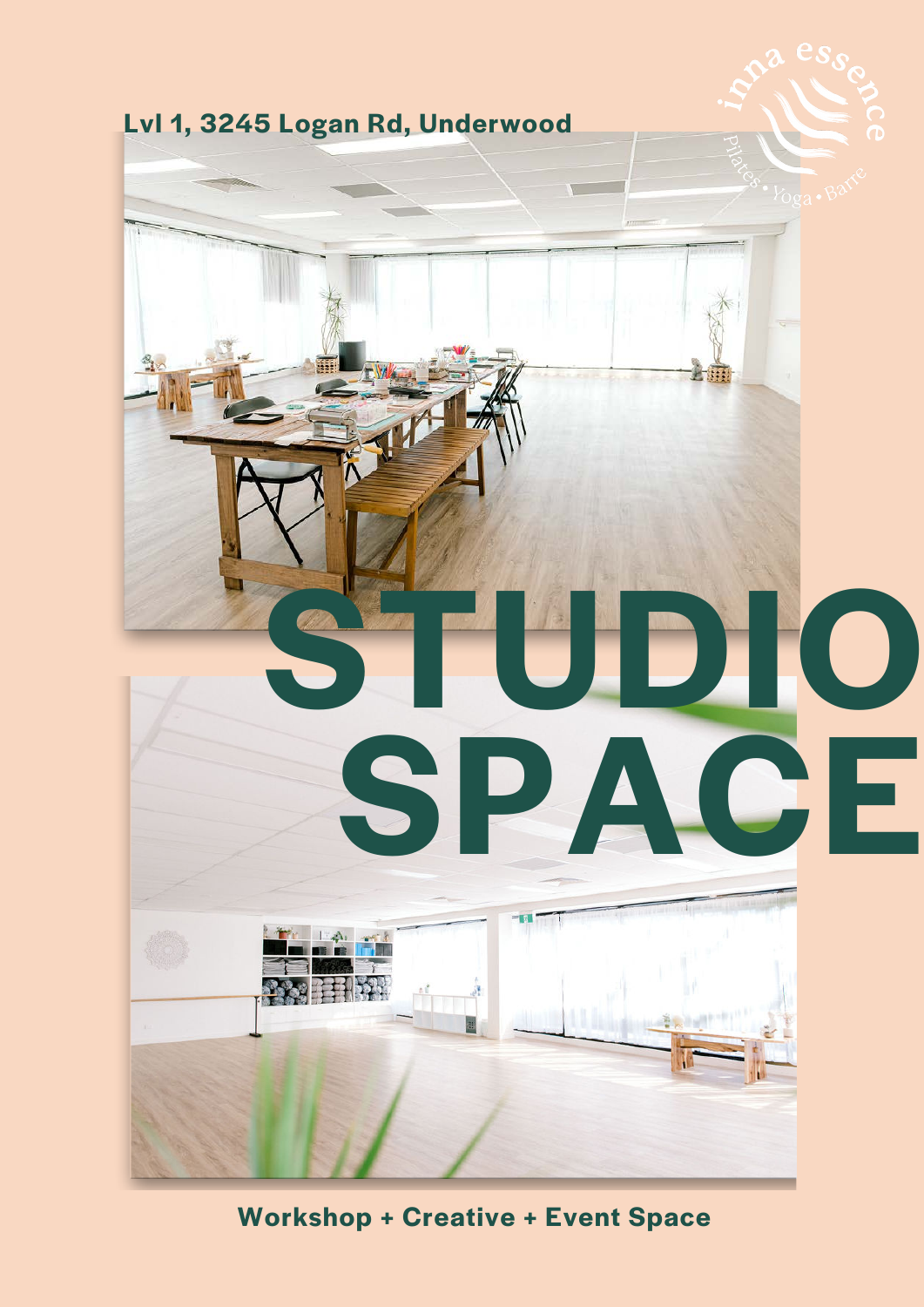



## **ABOUT OUR SPACE**

**Lvl 1, 3245 Logan Rd, Underwood hello@innaessence.com innaessence.com @innaessence**

Welcome to our Inna Essence Studio Space. Located in the centre of Underwood on the southside of Brisbane, our light filled space is so unique and special. It is warm and welcoming with a beautiful energy. Our space is perfect for workshops, yoga classes, seminars, photoshoots and intimate events. Availability upon request.

100 square metres Up to 50 people standing 2 x Wooden trestle tables 20 folding chairs Yoga Bolsters Yoga Blankets Exercise Mats Exercise Props Kitchenette Toilets on the same level Fully Air-conditioned Private balcony Beautiful reception area Ballet Barre Light Filled Floor to ceiling windows w/ sheer draped curtains Wheelchair accessible Free short term parking on site

#### **WE WOULD LOVE TO WELCOME YOU TO OUR SPACE.**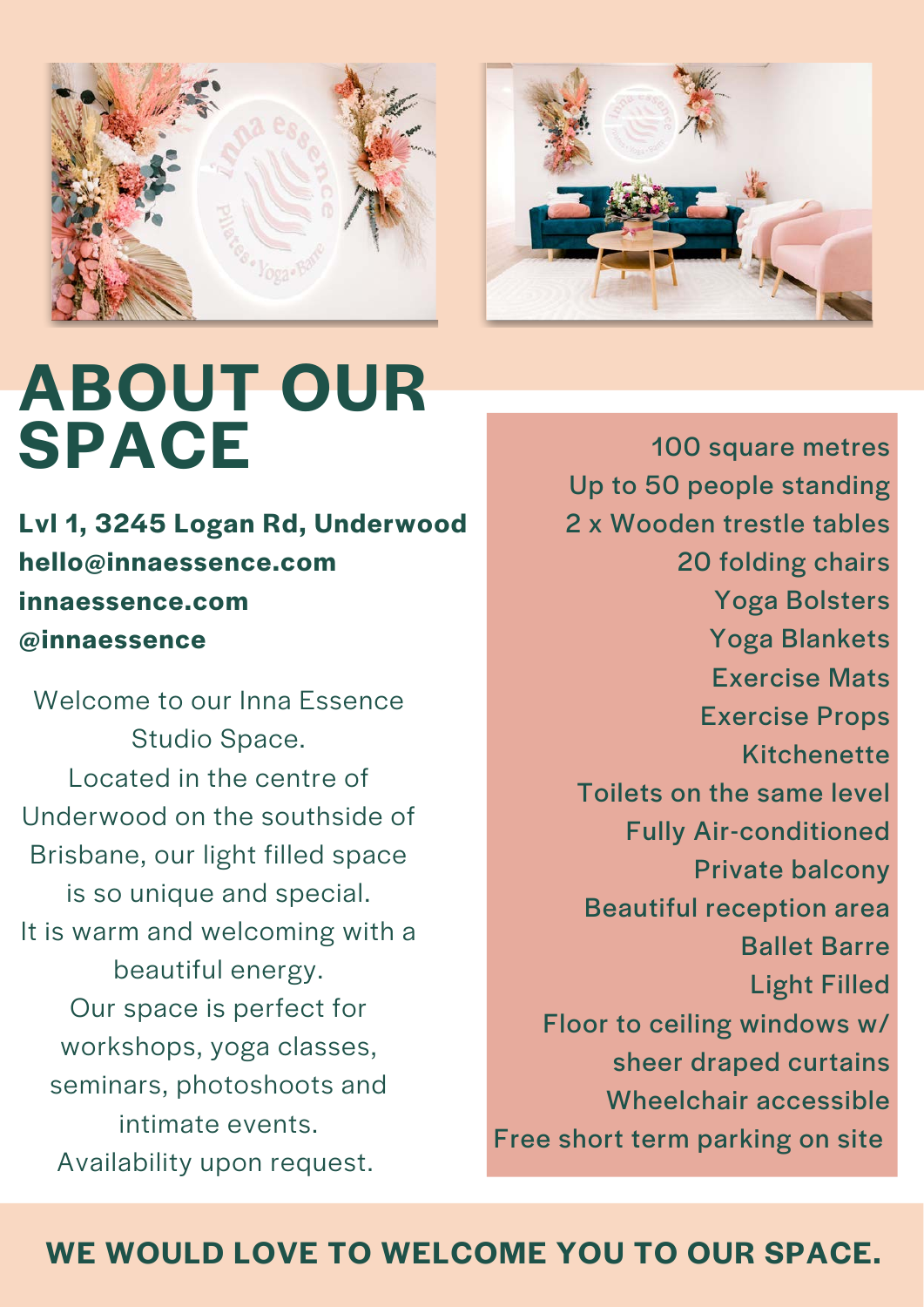### **WHO**

**Inna Essence will happily hire our studio to you if your event is a good match with our values and presents no risk to our name, our venue and our relationship with our landlord.**



**Availability of the space is dependent on our Studio Timetable and may vary - please get in touch to inquire about your dates / times.**



**To hire Studio 1 the hire fees are as follows: 2 - 4 Hours - \$45 per hr inc. GST Over 4 Hours - \$40 per hr inc. GST Times must be calculated to include your set-up and break down times.**



**Please note that you must be covered by your own professional and public liability insurance to a minimum of ten million dollars (\$10,000,000). You must submit your Certificate of Currency at the time of your application for hire.**





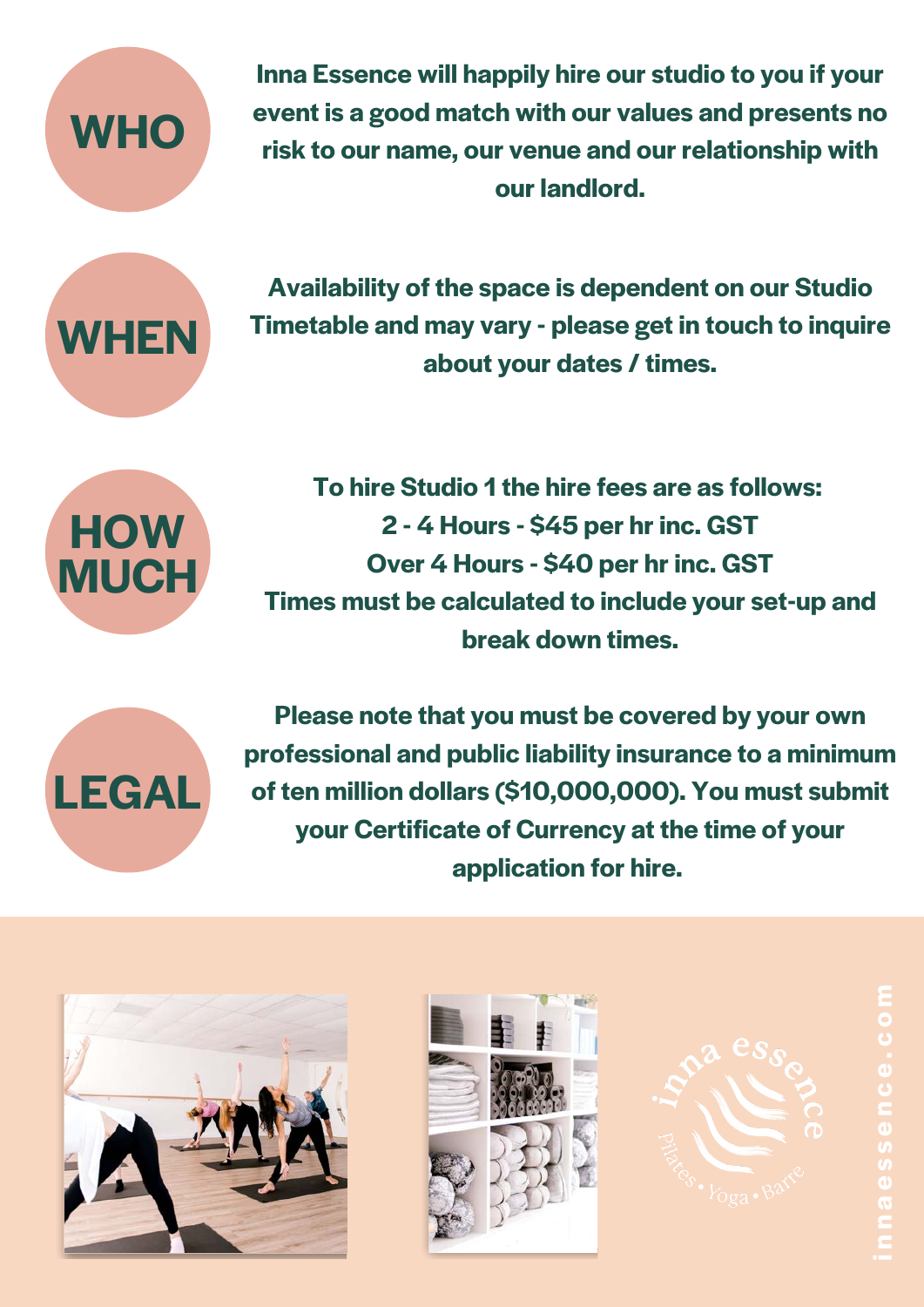# **FINE PRINT**

- *All bookings require a 50% deposit to secure time/date*
- *Full payment must be made no later than 2 weeks prior to event date.*
- *If your event is within 2 weeks of booking date full payment must be made immediately.*
- *We may require a \$200 fully refundable security bond & cleaning fee for larger events.*
- *Bookings cancelled between 2-4 weeks will be subject to a \$50 cancellation fee.*
- *Cancellation of bookings within a 14 day period will not be refunded.*





Complex at 3245 Logan Road, Underwood 4119 The complex is on the corner of Logan Road & Kingston Road. Inna Essence is on Level 1 with access to the studio via the side doors of the complex. Either through MiCasa Cafe or on the McDonalds side.